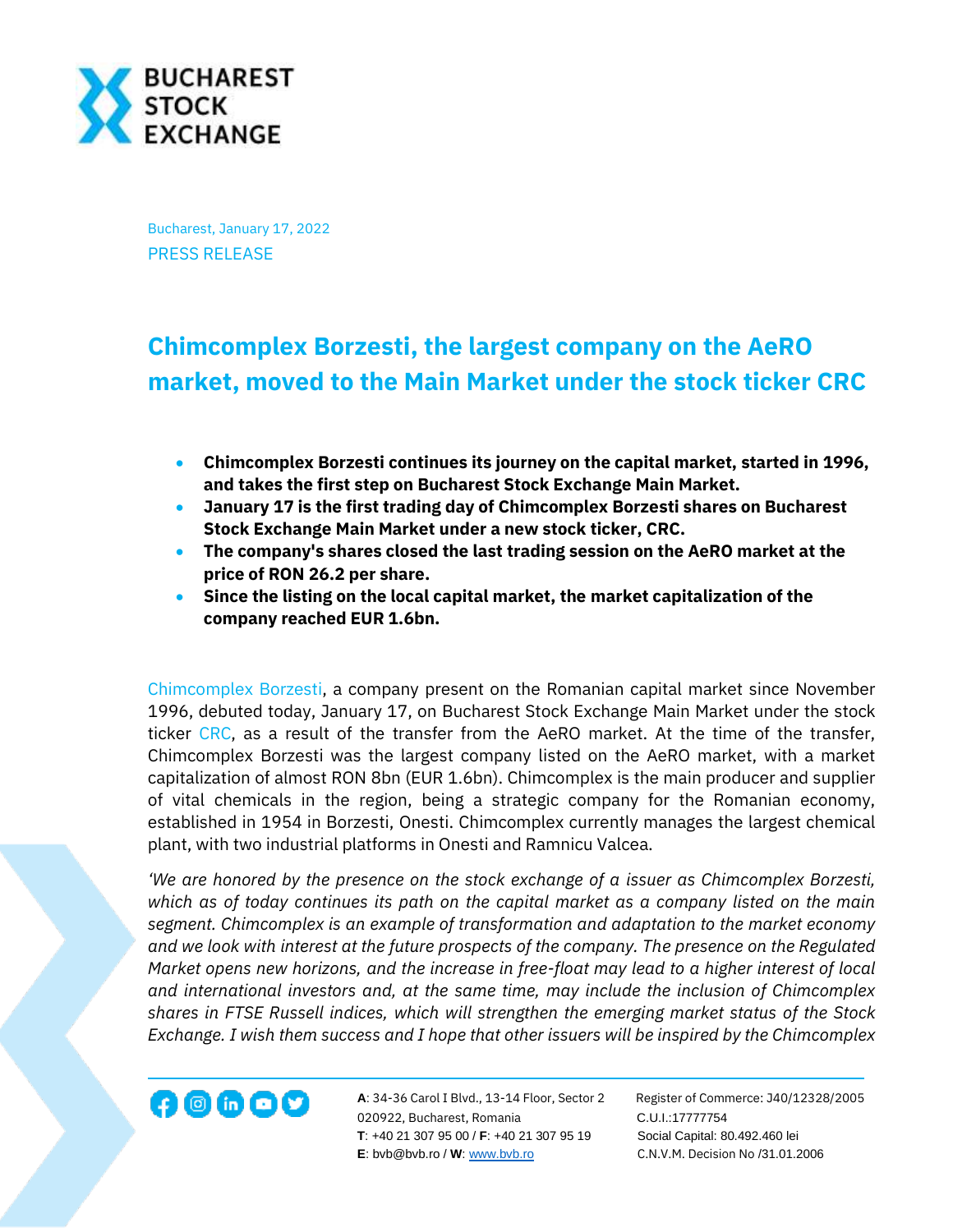

*model, both in terms of the company's evolution and in terms of progress on the capital market'*, said Adrian Tanase, Bucharest Stock Exchange CEO.

*'Chimcomplex is a national company, with Romanian shareholding majority and with a clear objective to attract many other Romanian investors. A well-positioned company to offer strategic value to its potential shareholders, because it capitalizes on market trends and will put Romania on the global green map thanks to the projects it is considering. The company has exponential growth potential because we have 4 aces up our sleeve: we give value to natural resources, we have the know-how, we have a market and now we also have the money'*, said Stefan Vuza, Chimcomplex Borzesti Chairman.

The company's shares closed the last trading session on the AeRO market under the symbol CHOB, on January 12, at the price of RON 26.2 per share. On the first day on the Main Market, the company's shares, available under the new [CRC](https://bvb.ro/FinancialInstruments/Details/FinancialInstrumentsDetails.aspx?s=CRC) stock ticker, started trading with the closing price of the CHOB symbol from January 12.

*'Trading on the Main Market and ringing the bell are benchmarks for Chimcomplex. However, we remain focused on everyday tasks. Over the past six months, we've delivered essential products to 54 countries on 5 continents for about 600 customers. The investments of over EUR 245mn carried out by Chimcomplex in recent years have created the premises for efficient and sustainable development. Projects of over EUR 55mn are currently in the final execution phase and projects of over EUR 125mn are in preparation and start execution. Today we allow a few hours to celebrate, but then we turn to chemistry, engineering, design, and delivery for our growing client portfolio. I congratulate our team for this notable stage and thank you all for your dedication and involvement. Together, we manufacture products that almost no one else makes anymore, at least in the region, for some of the most advanced companies and industries in the world and we know that we have just scratched the surface of our potential. We got here because we trust in what we do and we know how to do it well'*, said Victor Avram, Chimcomplex Borzesti CEO.

Chimcomplex Borzesti is the second company to move from the AeRO market to the Main Market, Standard Tier, after Bittnet Systems in June 2020. The transfer of Chimcomplex Borzesti shares on the Main Market was carried out with the support of [Estinvest.](https://www.estinvest.ro/)

*'With a history of 25 years on Bucharest Stock Exchange and constantly evolving into a challenging business, Chimcomplex is now making a natural upgrade by promoting on the Main Market and we are honored to be together in this endeavor of a benchmark company both for Romania's chemical industry, as well as for the domestic capital market. We are convinced that the step taken by Chimcomplex will be on the radar of big investors, as well as retail ones. We hope that the results will be able to confirm the trust offered, bringing added value to stakeholders'*, said Lucian Isac, Estinvest CEO.